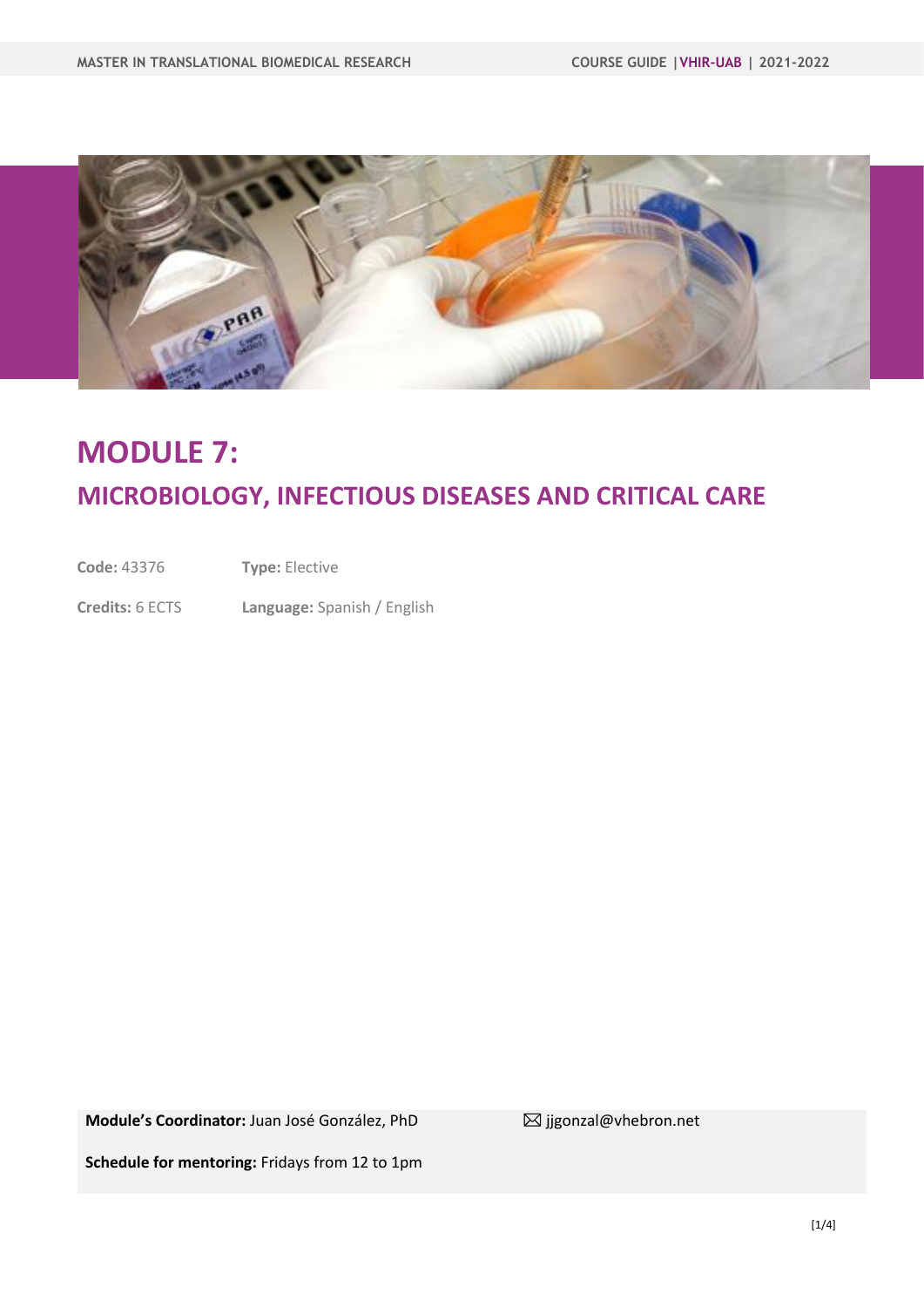### **OBJECTIVES**

The objectives of this module are:

a) to introduce the main technologies available for the etiological diagnosis of infectious diseases and the detection of antimicrobial resistance;

b) to study the most relevant infectious diseases in the immune suppressed patient and learn how to diagnose them;

c) to know the role of the clinical microbiology laboratory in infectious disease surveillance, alert and response against public health emerging microbial threats; and

c) to study the most relevant infectious disease pathologies in the critically ill patient

### **SKILLS**

E01. Identify and use the tools, techniques and methodologies of translational clinical research to solve problems in human health.

E01.23. Use new techniques of mass spectrometry and next generation sequencing, being able to extract and interpret the results.

E01.24. Be able to conduct the microbiological diagnosis of different infectious diseases.

E01.25. Understand the importance of synergy between clinical and basic research groups for the successfully treatment of infectious diseases.

E02. Use of modification techniques in living organisms (or part of them) to improve pharmaceutical and biotech processes or to develop new products.

E02.7. Study experimental animal models in infectious diseases and critical pathology.

E02.8. Develop new pharmacological and non pharmacological therapeutic strategies for the treatment of infectious diseases and critical pathology.

E03. Analyze the pathophysiology at the molecular level using the scientific method and identify its relationship with the clinical process of different diseases.

E03.9. Know the basis and physiopathological disturbances involved in infectious diseases and critical pathologies.

E03.10. Study and characterization of infectious diseases biomarkers. Learn different techniques and new approaches for biomarkers analysis.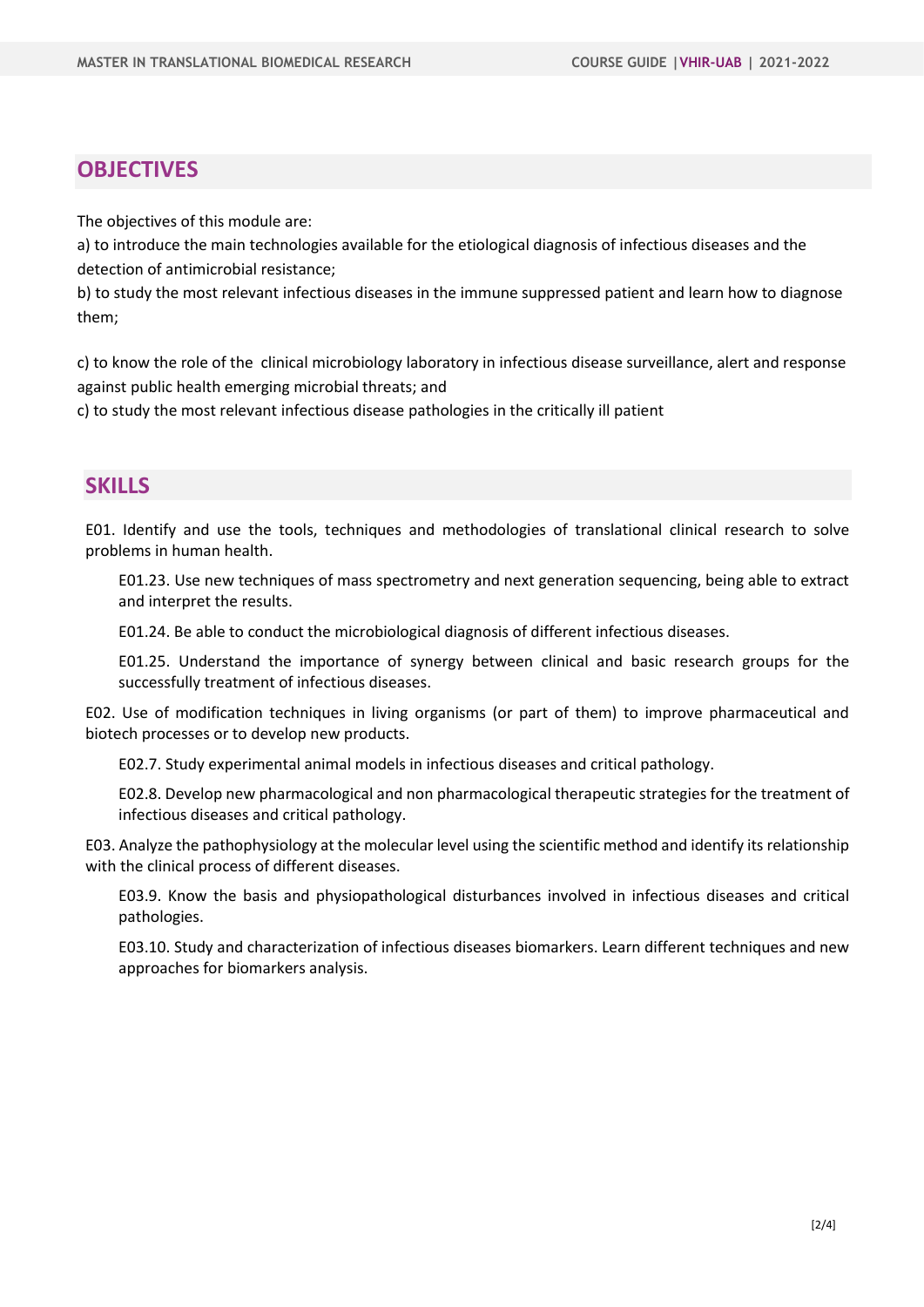### **CONTENT**

#### **SECTION I: MICROBIOLOGY AND INFECTIOUS DISEASES**

#### **Lesson 1. Introduction to Clinical Microbiology and Infectious Diseases.**

Introduction, Infectious syndromes, Diagnosis of infectious diseases, Molecular typing

#### **Lesson 2. Antimicrobial agents and resistance to antimicrobials**

Antimicrobial drugs; Mechanisms of action and resistance; Methods for the study of bacterial resistance; Multidrug resistance in the hospital setting; Multidrug resistance surveillance and Healthcare-associated infections

#### **Lesson 3. Microbiological Surveillance of Infectious Diseases (Part I)**

General concepts; Microbial typing, Next generation sequencing and infectious diseases surveillance.

#### **Lesson 4. Microbiological Surveillance of Infectious Diseases (Part II)**

Whooping cough, Invasive meningococcal disease, Sexually transmitted diseases

#### **Lesson 5. Microbiological Surveillance of Infectious Diseases (Part III)**

Emerging viral pathogens I: influenza and enteroviruses

#### **Lesson 6. Microbiological Surveillance of Infectious Diseases (Part IV)**

Emerging viral pathogens II: coronaviruses

#### **Lesson 7. Imported infectious diseases**

Arboviral infections; tuberculosis; Chagas disease.

#### **Lesson 8. Immune suppressed patients**

Solid organ transplant and haematological patients.

#### **Lesson 9. HIV Pathogenesis and treatment**

General concepts; viral reservoirs; new antiviral targets

#### **Lesson 10. Sepsis and Septic Shock**

- Sepsis pathophysiology and therapeutic targets.
- Biomarkers in sepsis: main role in early diagnosis, prognostication and decision making.
- Septic shock: from physiology to bedside monitoring and hemodynamic support.
- Organ cross-talk and multiorgan dysfunction: ARDS, AKI and others.

#### **Lesson 11. Sepsis Code**

- Sepsis code: Fast-track sepsis management
- Quality improvement interventions in sepsis and severe infections
- Optimal workflow in the microbiology lab for time-dependent infections.
- Personalized medicine in sepsis